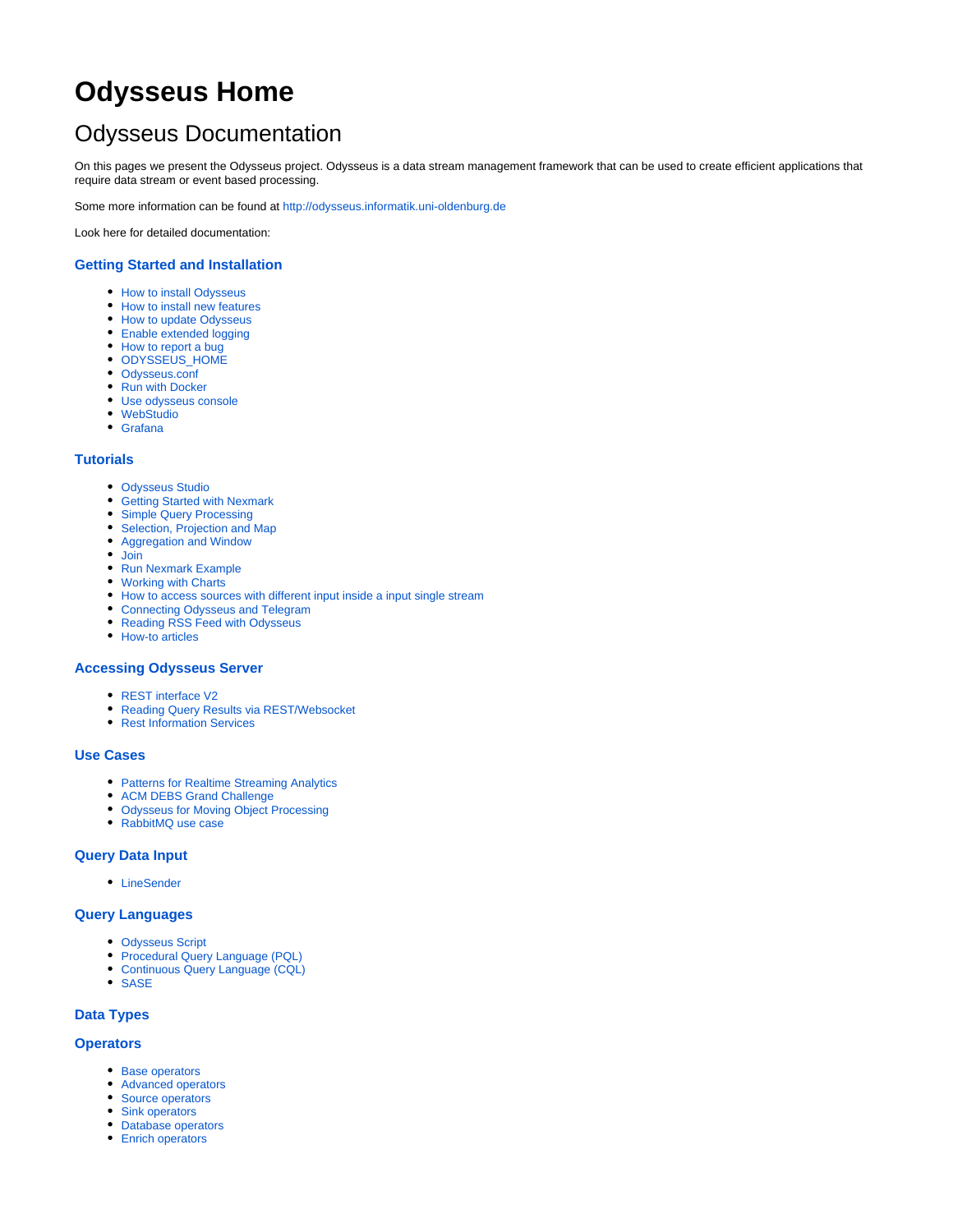- [Pattern operators](https://wiki.odysseus.informatik.uni-oldenburg.de/display/ODYSSEUS/Pattern+operators)
- [Mining operators](https://wiki.odysseus.informatik.uni-oldenburg.de/display/ODYSSEUS/Mining+operators)
- [Anomaly Detection Operators](https://wiki.odysseus.informatik.uni-oldenburg.de/display/ODYSSEUS/Anomaly+Detection+Operators)
- [Recommender System operators](https://wiki.odysseus.informatik.uni-oldenburg.de/display/ODYSSEUS/Recommender+System+operators)
- [Probabilistic operators](https://wiki.odysseus.informatik.uni-oldenburg.de/display/ODYSSEUS/Probabilistic+operators)
- [Order operators](https://wiki.odysseus.informatik.uni-oldenburg.de/display/ODYSSEUS/Order+operators)
- [Plan operators](https://wiki.odysseus.informatik.uni-oldenburg.de/display/ODYSSEUS/Plan+operators)
- [Processing operators](https://wiki.odysseus.informatik.uni-oldenburg.de/display/ODYSSEUS/Processing+operators) • [Transform operators](https://wiki.odysseus.informatik.uni-oldenburg.de/display/ODYSSEUS/Transform+operators)
- **[Benchmark operators](https://wiki.odysseus.informatik.uni-oldenburg.de/display/ODYSSEUS/Benchmark+operators)**

## **[MEP: Functions and Operators](https://wiki.odysseus.informatik.uni-oldenburg.de/display/ODYSSEUS/MEP%3A+Functions+and+Operators)**

- [Bit Functions](https://wiki.odysseus.informatik.uni-oldenburg.de/display/ODYSSEUS/Bit+Functions)
- [Command](https://wiki.odysseus.informatik.uni-oldenburg.de/display/ODYSSEUS/Command)
- [Counter](https://wiki.odysseus.informatik.uni-oldenburg.de/display/ODYSSEUS/Counter)
- [Datatype Functions](https://wiki.odysseus.informatik.uni-oldenburg.de/display/ODYSSEUS/Datatype+Functions)
- [Date Functions](https://wiki.odysseus.informatik.uni-oldenburg.de/display/ODYSSEUS/Date+Functions)
- [Encryption Functions](https://wiki.odysseus.informatik.uni-oldenburg.de/display/ODYSSEUS/Encryption+Functions)
- [Graph \(Graph Server Feature\)](https://wiki.odysseus.informatik.uni-oldenburg.de/pages/viewpage.action?pageId=23626723)
- [Image Functions](https://wiki.odysseus.informatik.uni-oldenburg.de/display/ODYSSEUS/Image+Functions)
- [ImageJCV Functions](https://wiki.odysseus.informatik.uni-oldenburg.de/display/ODYSSEUS/ImageJCV+Functions)
- [Interval Functions](https://wiki.odysseus.informatik.uni-oldenburg.de/display/ODYSSEUS/Interval+Functions)
- [KV Store Function](https://wiki.odysseus.informatik.uni-oldenburg.de/display/ODYSSEUS/KV+Store+Function)
- [List Functions](https://wiki.odysseus.informatik.uni-oldenburg.de/display/ODYSSEUS/List+Functions)
- [Mathematical Functions](https://wiki.odysseus.informatik.uni-oldenburg.de/display/ODYSSEUS/Mathematical+Functions)
- [Matrix Functions](https://wiki.odysseus.informatik.uni-oldenburg.de/display/ODYSSEUS/Matrix+Functions)
- [MDA store functions](https://wiki.odysseus.informatik.uni-oldenburg.de/display/ODYSSEUS/MDA+store+functions)
- **[Miscellaneous Functions](https://wiki.odysseus.informatik.uni-oldenburg.de/display/ODYSSEUS/Miscellaneous+Functions)** • [Probabilistic Functions](https://wiki.odysseus.informatik.uni-oldenburg.de/display/ODYSSEUS/Probabilistic+Functions)
- [Spatial Functions](https://wiki.odysseus.informatik.uni-oldenburg.de/display/ODYSSEUS/Spatial+Functions)
- [String Functions](https://wiki.odysseus.informatik.uni-oldenburg.de/display/ODYSSEUS/String+Functions)
- [Systemload Function](https://wiki.odysseus.informatik.uni-oldenburg.de/display/ODYSSEUS/Systemload+Function)
- [Text Functions](https://wiki.odysseus.informatik.uni-oldenburg.de/display/ODYSSEUS/Text+Functions)

### **[Meta data](https://wiki.odysseus.informatik.uni-oldenburg.de/display/ODYSSEUS/Meta+data)**

- [Data rate](https://wiki.odysseus.informatik.uni-oldenburg.de/display/ODYSSEUS/Data+rate)
- [Latency](https://wiki.odysseus.informatik.uni-oldenburg.de/display/ODYSSEUS/Latency)
- [Priority](https://wiki.odysseus.informatik.uni-oldenburg.de/display/ODYSSEUS/Priority)
- [Probabilistic](https://wiki.odysseus.informatik.uni-oldenburg.de/display/ODYSSEUS/Probabilistic)
- [Systemload Metadata](https://wiki.odysseus.informatik.uni-oldenburg.de/display/ODYSSEUS/Systemload+Metadata) • [TimeInterval](https://wiki.odysseus.informatik.uni-oldenburg.de/display/ODYSSEUS/TimeInterval)
- 

### **[Access framework](https://wiki.odysseus.informatik.uni-oldenburg.de/display/ODYSSEUS/Access+framework)**

- [Protocol handler](https://wiki.odysseus.informatik.uni-oldenburg.de/display/ODYSSEUS/Protocol+handler)
- [Transport handler](https://wiki.odysseus.informatik.uni-oldenburg.de/display/ODYSSEUS/Transport+handler)
- [Data handler](https://wiki.odysseus.informatik.uni-oldenburg.de/display/ODYSSEUS/Data+handler)
- [Datatypes](https://wiki.odysseus.informatik.uni-oldenburg.de/display/ODYSSEUS/Datatypes)

### **[Scheduling](https://wiki.odysseus.informatik.uni-oldenburg.de/display/ODYSSEUS/Scheduling)**

### **[Odysseus User Management](https://wiki.odysseus.informatik.uni-oldenburg.de/display/ODYSSEUS/Odysseus+User+Management)**

### **[Features](https://wiki.odysseus.informatik.uni-oldenburg.de/display/ODYSSEUS/Features)**

- [Core Features](https://wiki.odysseus.informatik.uni-oldenburg.de/display/ODYSSEUS/Core+Features)
- **[Incubation Features](https://wiki.odysseus.informatik.uni-oldenburg.de/display/ODYSSEUS/Incubation+Features)**
- [OdysseusNet](https://wiki.odysseus.informatik.uni-oldenburg.de/display/ODYSSEUS/OdysseusNet)
- [Currently not \(fully\) available features](https://wiki.odysseus.informatik.uni-oldenburg.de/display/ODYSSEUS/Currently+not+%28fully%29+available+features)

### **[Development with Odysseus](https://wiki.odysseus.informatik.uni-oldenburg.de/display/ODYSSEUS/Development+with+Odysseus)**

- [Odysseus Development Startup](https://wiki.odysseus.informatik.uni-oldenburg.de/display/ODYSSEUS/Odysseus+Development+Startup)
- [Add a new Bundle and Feature](https://wiki.odysseus.informatik.uni-oldenburg.de/display/ODYSSEUS/Add+a+new+Bundle+and+Feature)
- [Add Bundle with Ressources/Libraries](https://wiki.odysseus.informatik.uni-oldenburg.de/pages/viewpage.action?pageId=56000913)
- [Tycho builds for Odysseus](https://wiki.odysseus.informatik.uni-oldenburg.de/display/ODYSSEUS/Tycho+builds+for+Odysseus)
- [The Odysseus Operator Framework](https://wiki.odysseus.informatik.uni-oldenburg.de/display/ODYSSEUS/The+Odysseus+Operator+Framework)
- [Adding features to products](https://wiki.odysseus.informatik.uni-oldenburg.de/display/ODYSSEUS/Adding+features+to+products)
- [Creating new Operators](https://wiki.odysseus.informatik.uni-oldenburg.de/display/ODYSSEUS/Creating+new+Operators)
- [Creating a new Wrapper for Odysseus](https://wiki.odysseus.informatik.uni-oldenburg.de/display/ODYSSEUS/Creating+a+new+Wrapper+for+Odysseus)
- [Access Operators](https://wiki.odysseus.informatik.uni-oldenburg.de/display/ODYSSEUS/Access+Operators)
- [Integration Tests](https://wiki.odysseus.informatik.uni-oldenburg.de/display/ODYSSEUS/Integration+Tests)
- [The Odysseus Operator Test Framework](https://wiki.odysseus.informatik.uni-oldenburg.de/display/ODYSSEUS/The+Odysseus+Operator+Test+Framework)
- [The Odysseus Procedural Query Language \(PQL\) Framework](https://wiki.odysseus.informatik.uni-oldenburg.de/display/ODYSSEUS/The+Odysseus+Procedural+Query+Language+%28PQL%29+Framework)
- [Developing DashboardParts](https://wiki.odysseus.informatik.uni-oldenburg.de/display/ODYSSEUS/Developing+DashboardParts)